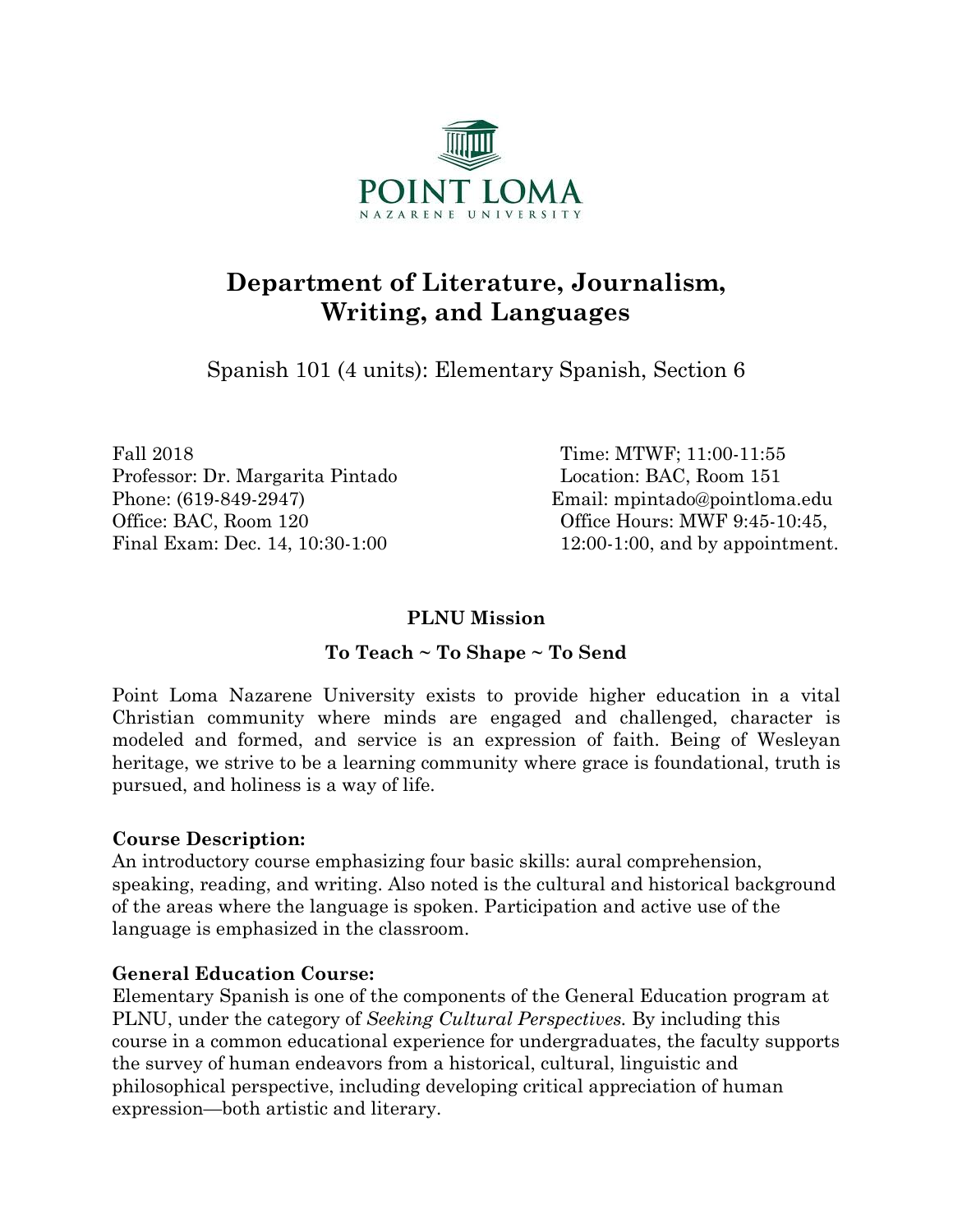## **Course Learning Outcomes (CLOs)**:

By the end of the SPA 101-102 sequence, students will be able to:

1. Speak at the mid to high novice level using basic formulaic and memorized materials within the student's own experience.

2. Recognize basic connected discourse that uses vocabulary and grammar within the student's own experience.

3. Write discrete sentences as well as simple connected paragraphs using memorized vocabulary and grammar structures.

4. Read cultural texts that employ familiar vocabulary and cognates as well as learned grammatical structures.

5. Demonstrate comprehension of basic cultural mores and patterns of living of the target culture(s) studied.

#### **Required Texts:**

José A. Blanco, *Portales,* Vista Higher Learning, 2017. Student Text ISBN: 978-1-68004-041-8

**Required:** *TalkAbroad* conversation (One 30 minute conversation is required) for \$15. Instructor will explain more about this assignment in class. *TalkAbroad* website: [https://talkabroad.com](https://talkabroad.com/)

**Grading:** The final grade is based on the following point scale.

| A: $93-100$     | $C_{\pm}$ : 77-79 | $D: 60-62$  |
|-----------------|-------------------|-------------|
| $A: 90-92$      | $C: 73-76$        | F: below 60 |
| $B^{+}$ : 87-89 | $C: 70-72$        |             |
| $B: 83-86$      | $D^{+}$ : 67-69   |             |
| $B: 80-82$      | $D: 63-66$        |             |
|                 |                   |             |

#### **Assessment and Grading:**

Chapter Tests (7, drop lowest except the final)………..45% Final Exam………….10% Vocabulary Quizzes (8, drop lowest)…..….20% Homework (Supersite) (8 chapters)………15% Talk Abroad (One 30 minute conversation)………5% Cultural Engagement Assignment (2)………5%

#### **Course Policies:**

*Attendance*: Any absence from class will be classified as either excused or unexcused. Examples of excused absences are: death in the family, required attendance at a sanctioned PLNU event, and student illness backed by documentation from competent medical authority. In each case of an excused absence, students will need to show some documentation. After the **fourth**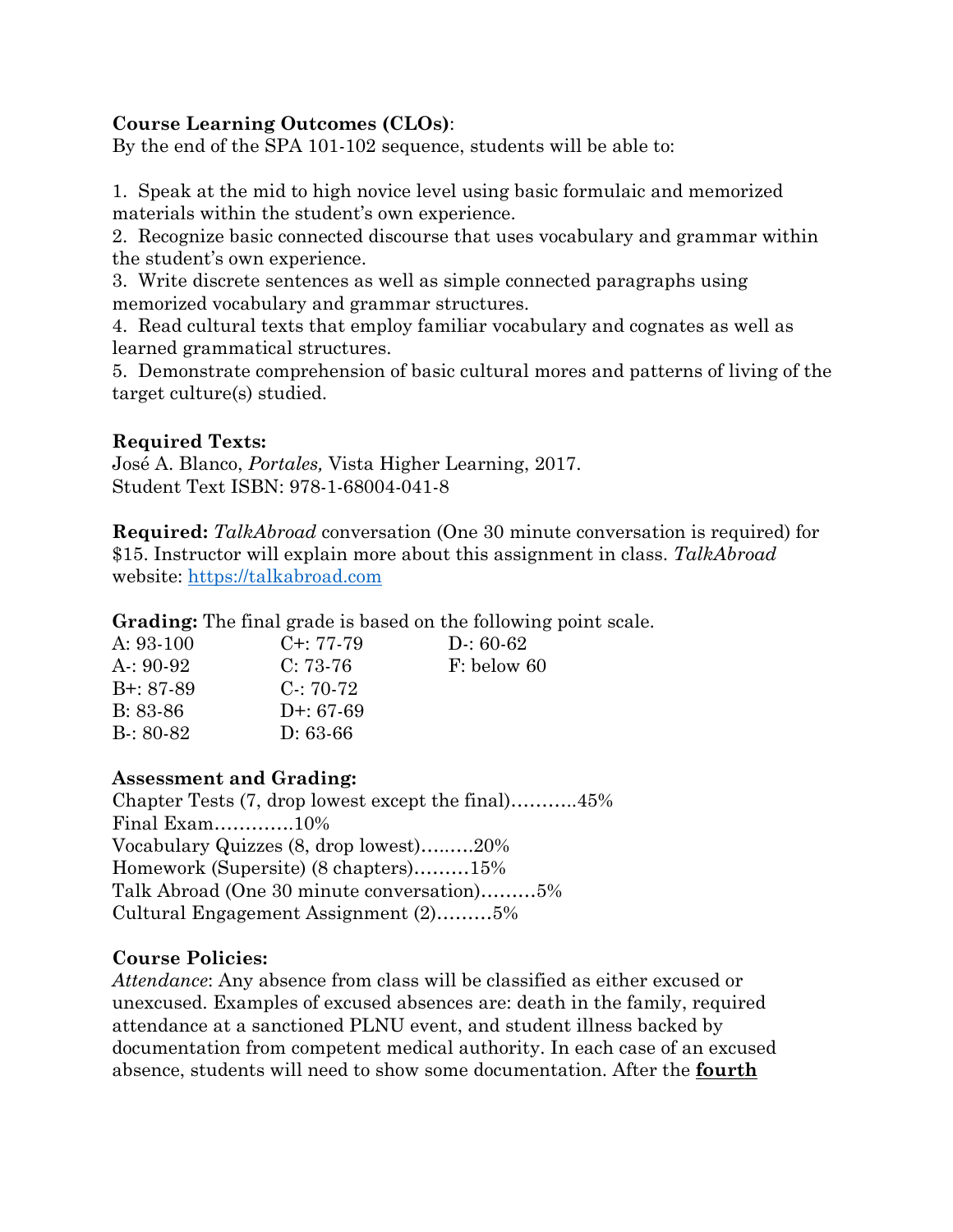unexcused absence, your grade will be lowered one letter. This extends to absences in the Lab too.

*Tardiness*: Students must be in the classroom in time. Two episodes of lateness will constitute one unexcused absence. If you are going to be more than 10 minutes late, don't bother coming to class, or be certain that you will be marked as absent no exceptions.

**Electronic devices:** All cellphones, computers, tablets, etc. must be turned off prior to entering the classroom. If you are expecting an emergency call, notify the instructor before class starts. If you don't comply with this simple instruction, you will be asked to leave the classroom and marked as absent. The book has an online component, but this is just to be used for reference when you are not in the classroom. Students are required to bring their textbooks to the classroom. You are welcome to bring your dictionary, but please keep in mind that your phone **DOES** NOT count as a dictionary.

#### **PLNU Copyright Policy**

Point Loma Nazarene University, as a non-profit educational institution, is entitled by law to use materials protected by the US Copyright Act for classroom education. Any use of those materials outside the class may violate the law.

#### **Academic Honesty**

Students should demonstrate academic honesty by doing original work and by giving appropriate credit to the ideas of others. Academic dishonesty is the act of presenting information, ideas, and/or concepts, as one's own when in reality they are the results of another person's creativity and effort. A faculty member who believes a situation involving academic dishonesty has been detected may assign a failing grade for that assignment or examination, or, depending on the seriousness of the offense, for the course. Faculty should follow and students may appeal using the procedure in the university Catalog. See [Academic Policies](http://catalog.pointloma.edu/content.php?catoid=18&navoid=1278) for definitions of kinds of academic dishonesty and for further policy information.

#### **Academic Accommodations**

If you have a diagnosed disability, please contact PLNU's Disability Resource Center (DRC) within the first two weeks of class to demonstrate need and to register for accommodation by phone at 619-849-2486 or by e-mail at [DRC@pointloma.edu.](mailto:DRC@pointloma.edu) See [Disability Resource Center](http://www.pointloma.edu/experience/offices/administrative-offices/academic-advising-office/disability-resource-center) for additional information.

#### **Attendance and Participation**

Regular and punctual attendance at all classes is considered essential to optimum academic achievement. If the student is absent from more than 10 percent of class meetings, the faculty member can file a written report, which may result in deenrollment. If the absences exceed 20 percent, the student may be de-enrolled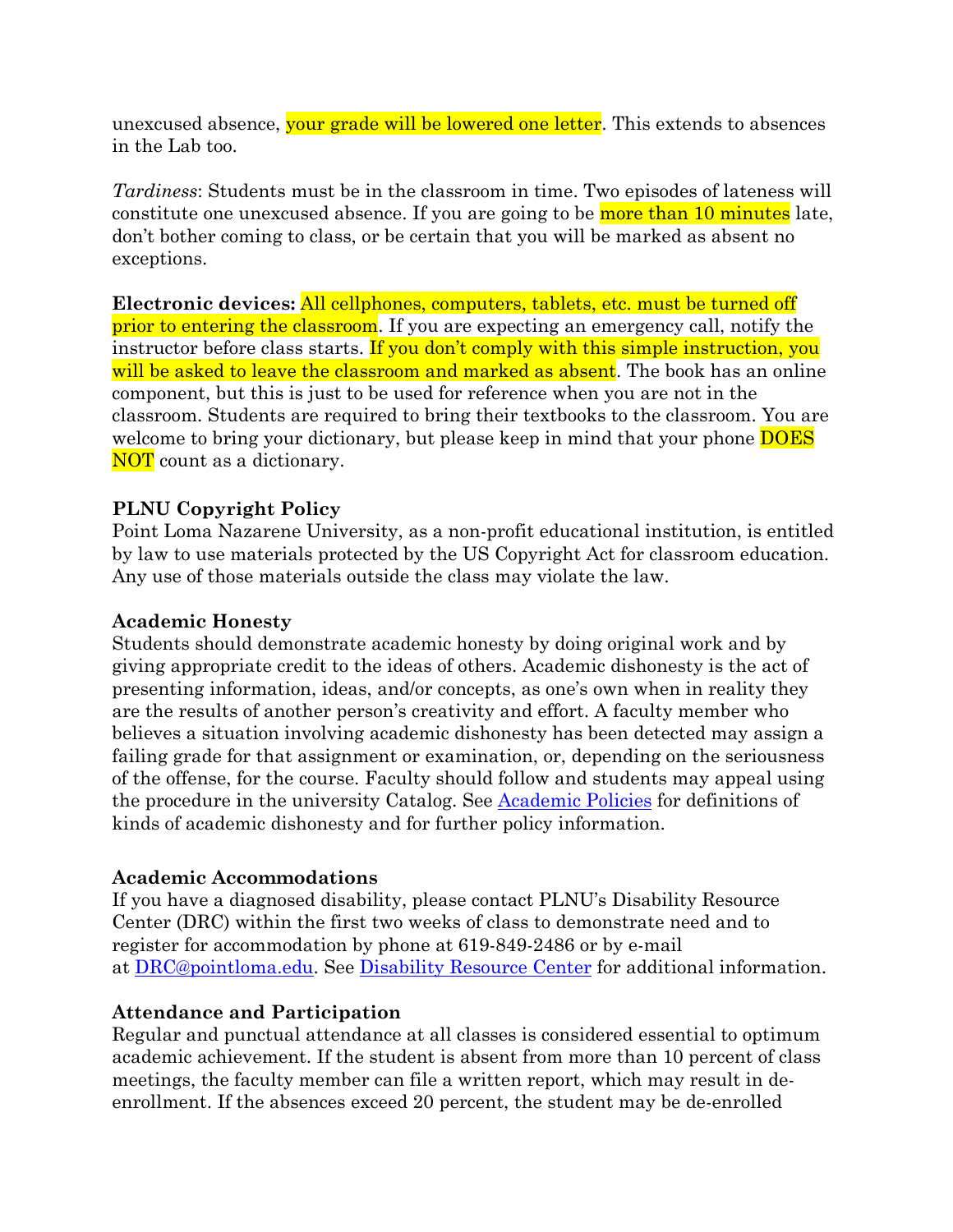without notice until the university drop date or, after that date, receive the appropriate grade for their work and participation. See [Academic Policies](http://catalog.pointloma.edu/content.php?catoid=18&navoid=1278) in the Undergraduate Academic Catalog.

**NOTE:** It is the student's responsibility to maintain his/her class schedule. Should the need arise to drop this course (personal emergencies, poor performance, etc.), the student has the responsibility to follow through (provided the drop date meets the stated calendar deadline established by the university), not the instructor. Simply ceasing to attend this course or failing to follow through to arrange for a change of registration (drop/add) may easily result in a grade of F on the official transcript.

#### **Ferpa Policy**

In compliance with federal law, neither PLNU student ID nor social security number should be used in publicly posted grades or returned sets of assignments without student written permission. This class will meet the federal requirements by (Note: each faculty member should choose one strategy to use: distributing all grades and papers individually; requesting and filing written student permission; or assigning each student a unique class ID number not identifiable on the alphabetic roster.) Also in compliance with FERPA, you will be the only person given information about your progress in this class unless you have designated others to receive it in the "Informational Release" section of the student portal.

#### **Final Examination Policy**

Successful completion of this class requires taking the final examination **on its scheduled day**. The final examination is posted on the class schedules site. No requests for early examinations or alternative days will be approved.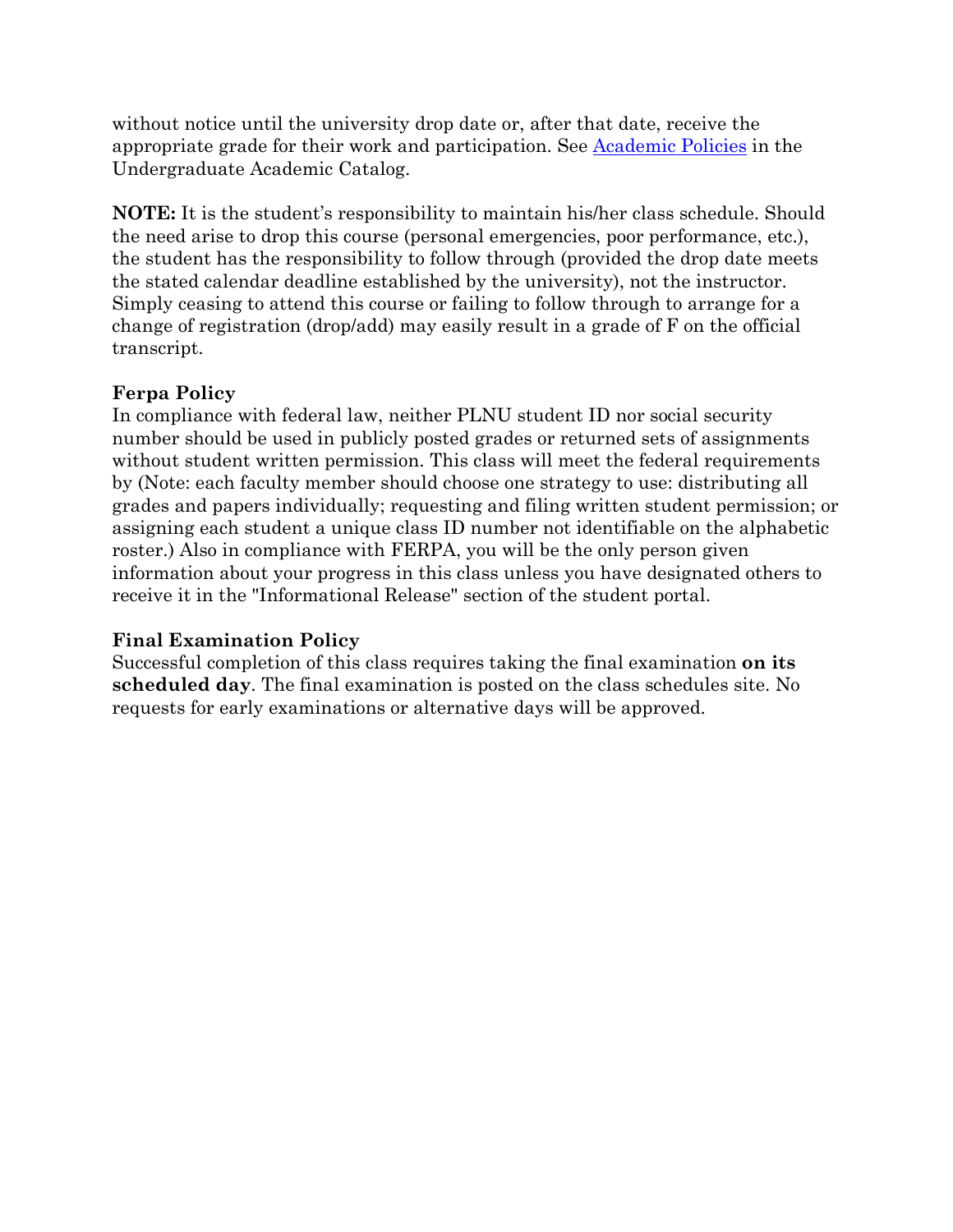# **Course Schedule**

#### **August**

*Capítulo 1* T28 Introduction to the class! Ch.1 Saludos y despedidas; expresiones para la clase, pp.4-5 W<sub>29</sub> The Spanish alphabet, nouns and articles, singular and plural, pp. 12-13 F31 numbers 1-30, pp. 16-17; present tense of "ser" (to be); telling time, pp.24

# **Septiembre**

- 4 LAB vocab. quiz; "Latinoamérica" de Calle 13 (Ver el video, traducir la canción ) 5 Review 6 Review; homework is due! 7 Test
	- *Capítulo 2*

| $\cup$ upuuto 4                                                  |
|------------------------------------------------------------------|
| Vocab., pp. 40; days of the week, pp. $42$                       |
| present tense of -ar verbs, pp.50; more vocab., pp 51            |
| The verb "gustar", pp.52                                         |
| Forming questions, pp. 55; present tense of estar, pp. 59; study |
| prepositions for homework, pp. 60                                |
| Numbers 31 and higher, pp. 63; vocab. quiz                       |
| Manu Chao, "Me gusta," (Ver el video, traducir la canción)       |
| Review; vocab. quiz.                                             |
| Homework is due!                                                 |
| $\operatorname{Test}$                                            |
|                                                                  |

#### *Capítulo 3*

| 24     | Vocab. de la familia, pp. 78; descriptive adjectives and nationalities,<br>pp. 88-89 |
|--------|--------------------------------------------------------------------------------------|
| 25 LAB | Possessive adjectives, pp. 93; present tense of –er and –ir verbs                    |
| 26     | Vocab. quiz; present tense of "tener" and "venir," pp.100; expressions               |
|        | with tener, $pp.101$                                                                 |
| 28     | Review                                                                               |
| 30     | Homework is due!                                                                     |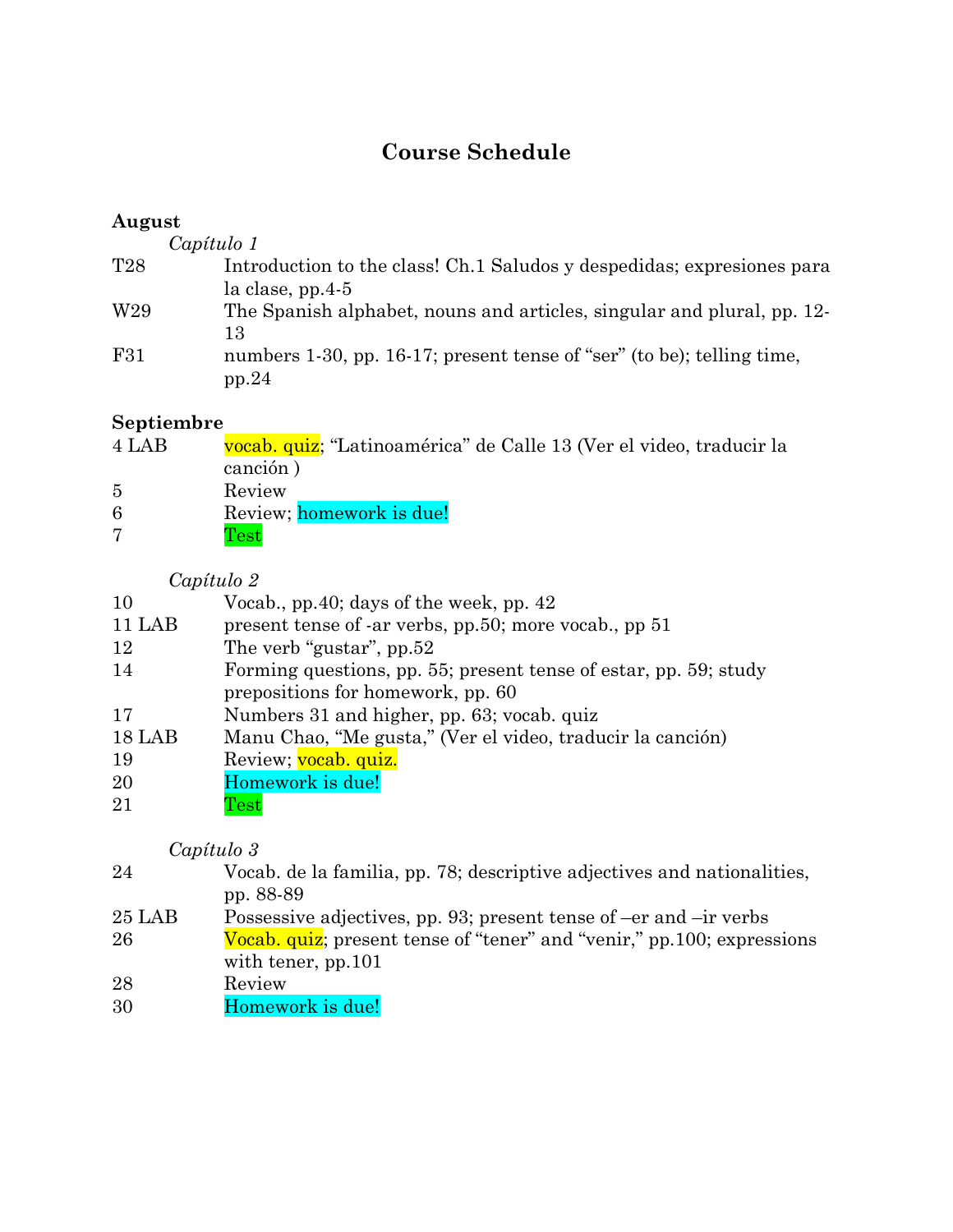### **Octubre**

| est. |
|------|
|      |

# *Capítulo 4*

| $2$ LAB     | Vocab. de "Los pasatiempos," pp. 116; present tense of ir, pp. 126                           |
|-------------|----------------------------------------------------------------------------------------------|
| 3           | Present tense of stem-changing verbs, pp. 129-130                                            |
| $5^{\circ}$ | Present tense of stem-changing verbs, pp. 133; verbs with irregular<br>"yo" forms, pp. $136$ |
| 8           | Vocab. quiz; the verbs "ver" and "oir", pp. 137                                              |
| 9 LAB       | Review; Homework is due!                                                                     |
| 10          | $\operatorname{Test}$                                                                        |

# *Capítulo 5*

| 12       | Vocab. de "Las vacaciones," pp. 151-53; seasons, months, pp. 154 |
|----------|------------------------------------------------------------------|
| 15       | "Estar" with conditions and emotions, pp. 164                    |
| $16$ LAB | Postcards from your fun vacation! (group activity)               |
| 17       | The present progressive, pp. 166; "ser" and "estar," pp. 170     |
| 22       | Vocab. quiz; Direct Object Nouns and Pronouns, pp. 174-175       |
| $23$ LAB | Review; Homework is due!                                         |
| 24       | <b>Test</b>                                                      |

# *Capítulo 6*

| 26     | Vocab. "De compras," pp. 190-191; colors, pp. 192 |
|--------|---------------------------------------------------|
| 29     | Práctica de vocabulario (fashion show?)           |
| 30 LAB | "Saber" and "conocer," pp. 200                    |
| 31     | Vocab. quiz; Indirect Object Pronouns, pp. 202    |

# **Noviembre**

| $\overline{2}$ | Preterit tense of regular verbs, pp. 206-7; song TBD |
|----------------|------------------------------------------------------|
| 5.             | Demonstrative adjectives and pronouns, pp. 210       |
| 6 LAB          | Review; Homework is due!                             |
| 7              | $\operatorname{Test}$                                |

# *Capítulo 7*

- Práctica de verbos reflexivos; actividad de escritura
- 13 LAB Indefinite and negative words, pp. 240; preterit of "ser" and "ir," pp.
- Vocab. quiz; verbs like "gustar," pp. 246-247
- Review
- 18 Homework is due!
- Test